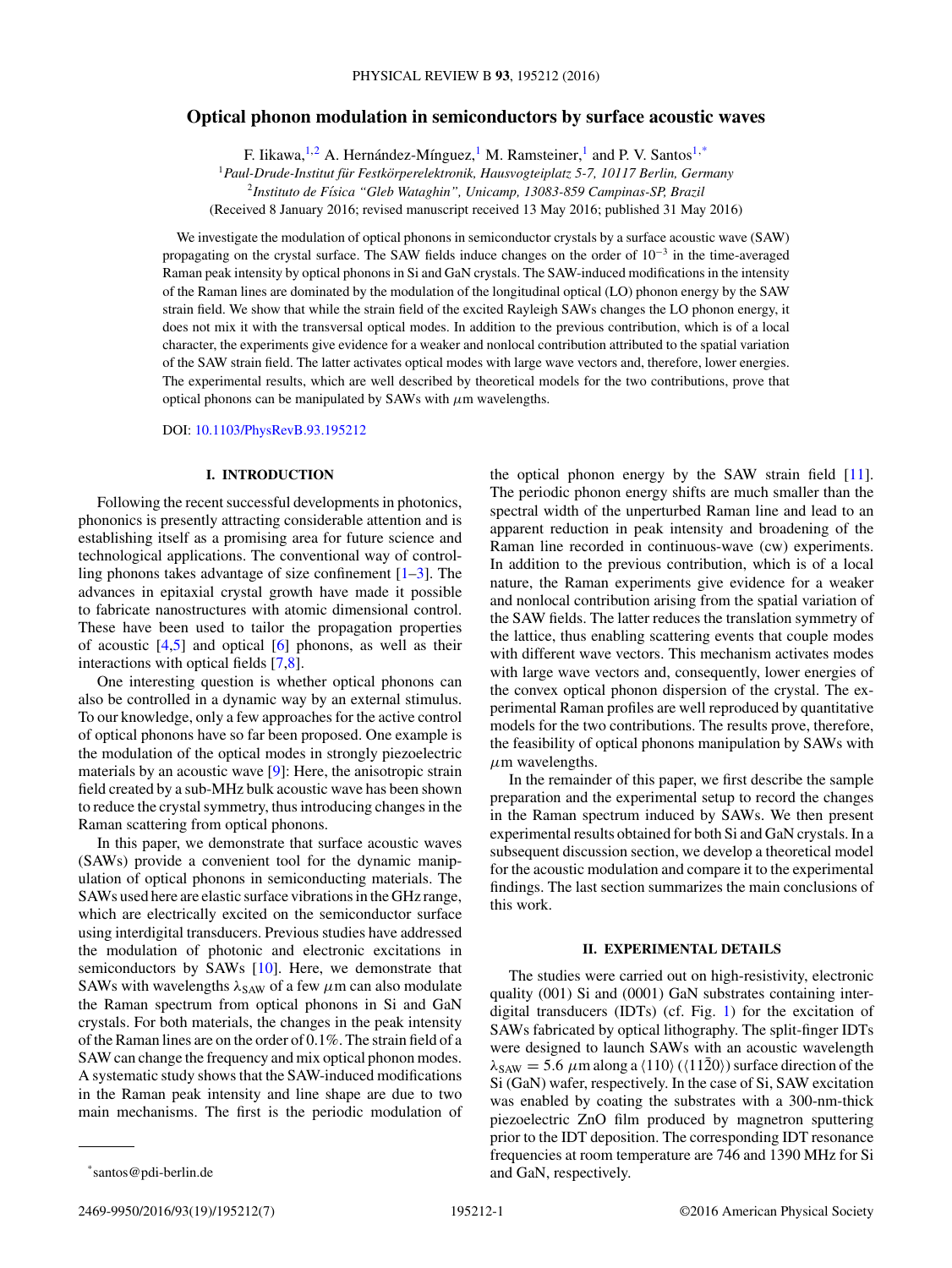<span id="page-1-0"></span>

FIG. 1. Schematic diagram of a SAW delay line with interdigital transducers (IDT, only one IDT is shown) oriented along a  $\langle 110 \rangle$ surface direction of a (001) silicon substrate coated with a piezoelectric ZnO thin film. The ZnO layer is absent in the GaN delay lines. The SAW propagation and incident and scattered light direction are shown.

The Raman scattering studies were performed in the backscattering configuration at room temperature using a confocal Horiba-LabRam system. The incident light from a 473 nm solid-state laser was focused onto a small spot (with a diameter of approximately 1  $\mu$ m  $\ll \lambda_{SAW}$ ) on the sample surface by a  $50\times$  long working distance objective with a numerical aperture (NA) of 0.55. The backscattered light was collected by the same objective, spectrally analyzed by a monochromator with a dispersion grating with 2400 grooves*/*mm, and detected using a liquid-nitrogen-cooled charge coupled device (CCD).

The changes in the Raman intensity induced by SAW are very small (on the order of  $10^{-3}$ ). Special precautions are thus required to discriminate the SAW-induced changes from variations arising from fluctuations in laser fluency and temperature (caused, for instance, by heating due to the application of a rf nominal peak power of typically 23 dBm to the IDT). For that purpose, we used a modulation detection scheme similar to the ones described in Ref. [\[9\]](#page-6-0). In this approach, both the excitation laser and the rf power for SAW generation were on/off chopped at a frequency of 617 Hz. Raman spectra  $I_R(\omega)$  were then recorded with the light and rf modulation in phase (denoted as the *SAW-on* condition) and out-of-phase (*SAW-off* condition) with an integration time per measurement  $t_m \sim 1$  min. The difference between these two spectra yields the changes induced by the SAW fields. In order to further reduce the effects of external fluctuations, the following periodic recording sequence with four steps per cycle *i* was used:  $I_{\text{SAW,on}}^i(\omega)$ ,  $I_{\text{SAW,off}}^{i+1}(\omega)$ ,  $I_{\text{SAW,off}}^{i+2}(\omega)$ ,  $I_{SAW,on}^{i+3}(\omega)$ . This sequence was then repeated over  $N \approx 60$ cycles, leading to a total accumulation time of typically 4 h. From the individual spectra we have determined the average Raman intensities in the SAW-on and SAW-off conditions,  $I_{R,\text{on}}(\omega) = \frac{1}{4N} \sum_{i=1}^{N} (I_{\text{SAW},\text{on}}^{i} + I_{\text{SAW},\text{on}}^{i+3})$  and  $I_{R,\text{off}}(\omega) =$  $\frac{1}{4N}\sum_{i=1}^{N} (I_{\text{SAW,off}}^{i+1} + I_{\text{SAW,on}}^{i+2})$ . From these two spectra, we then directly determined the total  $I_R(\omega) = I_{R,\text{on}}(\omega) + I_{R,\text{off}}(\omega)$ and the differential Raman spectrum defined as  $\Delta I_R(\omega)$  =  $I_{R,\text{on}}(\omega) - I_{R,\text{off}}(\omega)$  [\[12\]](#page-6-0).

The modulation period  $4t_m$  has been chosen to be short in comparison with the typical times for temperature and laser fluency fluctuations. As a result,  $\Delta I_R(\omega)$  reflects the changes introduced by the SAW corrected for random fluctuations in temperature and laser fluency, which are linear in time. This data acquisition scheme, which proved to be essential for

obtaining reliable data over the total integration times, was automatically controlled by a computer program.

## **III. RESULTS**

The bottom curves in Figs.  $2(a)$  and  $2(b)$  display normalized backscattering Raman spectra for Si and GaN recorded in the absence of a SAW, respectively. The Si Raman spectrum is characterized by a single peak at 521*.*2 cm−<sup>1</sup> associated with longitudinal optical (LO) phonons and possessing with a full width at half maximum (FWHM) of 3.0 cm<sup>-1</sup>. This linewidth, which is significantly larger than the spectral resolution of 0*.*5 cm−1, attests to the high crystal quality of sample. The Raman spectra from the ZnO-coated Si sample also display the Raman lines from the ZnO overlayer. However, we were not able to detect SAW-induced changes in these lines, probably due to the fact that their Raman intensities were much lower than the one for the Si line.

The investigated GaN line at 570*.*0 cm−<sup>1</sup> is associated with the excitation of the  $E_2^h$  mode [\[13,14\]](#page-6-0). GaN has also a second Raman-active  $A_1$ (LO) mode at 735.5 cm<sup>-1</sup>: Its intensity, however, is lower than the one for the  $E_2^h$  mode. Due to the worse signal-to-noise ratio, SAW modulation studies have not been carried out for the 735.5 cm−<sup>1</sup> mode.

The additional curves in the panels of Fig. [2](#page-2-0) show differential Raman spectra  $\Delta I_R(\omega)$  obtained using the modulation technique described above for different SAW frequency shifts  $\Delta f_{\text{SAW}}$  relative to the IDT resonance frequency  $f_{\text{SAW}}$ . In each panel, the spectra have been normalized to the maximum value  $I_{R,\text{max}}$  of the  $I_R(\omega)$  spectrum recorded at  $f_{SAW}$ . The maximum modulation amplitude reaches 0*.*5% and 0*.*8% of *IR,*max for Si and GaN, respectively, and reduces when the excitation frequency shifts away from  $f_{SAW}$ .

The differential Raman spectra  $\Delta I_R(\omega)$  in Fig. [2](#page-2-0) are characterized by a pronounced negative dip at the central Raman frequency with asymmetric flanks around this frequency, which indicates a preferential transfer of oscillator strength towards lower Raman shifts. In order to extract quantitative information from the differential spectra in Figs.  $2(a)$  and  $2(b)$ , we fit each  $\Delta I_R(\omega)$  spectrum to the function [\[15\]](#page-6-0)

$$
f(\omega) = \text{Re}\left\{\frac{Ae^{i\theta}}{(\omega - \omega_0 + i\gamma)^2}\right\},\tag{1}
$$

where  $A, \theta, \omega_0$ , and  $\gamma$  denote the amplitude, phase, resonance frequency, and spectral broadening, respectively. This function is similar to the one used to analyze the line shape of modulation spectroscopy signals, including electroreflectance and low frequency (hundreds of Hz) piezoreflectance line shapes  $[16]$ .

The solid lines superimposed on the experimental data in Fig.  $2$  were obtained by fitting Eq.  $(1)$  to the measured spectra. For small detuning (i.e.,  $\Delta f_{SAW} < 0.5$  MHz), the fits to the Si data yield  $\theta = 0.8 \pm 0.1$  rad and  $\gamma = 1 \pm 0.1$  cm<sup>-1</sup>. *γ* is comparable to the half width of the Raman line and, as will be shown later, much larger than the SAW-induced shifts of the phonon energies. For large detunings, reliable values for  $\theta$  and  $\gamma$  could not be determined due the low amplitude of the differential Raman signal. In this case, the fittings were carried out by fixing  $\theta$  and  $\gamma$  to the values at  $\Delta f_{SAW} = 0$  and only varying the amplitude *A*. The symbols in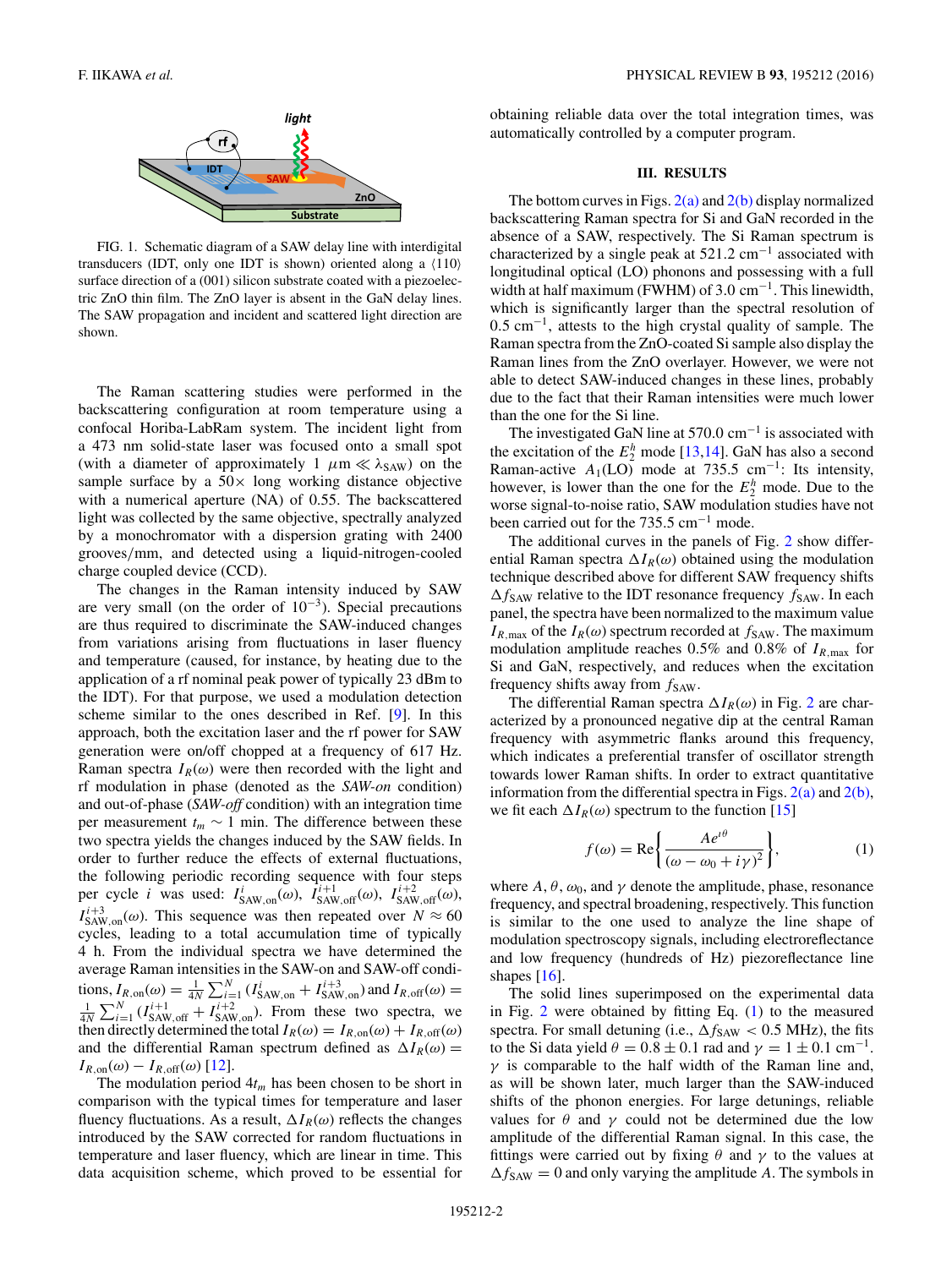<span id="page-2-0"></span>

FIG. 2. Normalized total  $I_R(\omega)$  and differential  $\Delta I_R(\omega)$  Raman spectra for (a) Si and (b) GaN recorded for different rf frequency shifts  $\Delta f_{\text{SAW}}$  relative to the IDT resonance frequency  $f_{\text{SAW}}$ . Each spectrum is normalized to its maximum value. The resonance frequency  $f_{\text{SAW}}$  is equal to 746 MHz and 1.39 GHz for Si and GaN, respectively, and the resonance band is approximately 1 MHz wide (cf.  $s_{11}$  plots in Fig. 3). The error bars were obtained from the statistical analysis of the Raman spectra ensemble (see text for detail). The solid lines obtained from the fits of Eq. [\(1\)](#page-1-0) to the experimental data are also shown.

Figs.  $3(a)$  and  $3(b)$  show for Si and GaN, respectively, the fitted amplitudes *A* as a function of the rf frequency applied to the IDT. The solid lines reproduce, for comparison, the frequency dependence of the rf reflectivity of the IDT (corresponding to the rf scattering parameter  $s_{11}$ ) with the characteristic dip within the frequency band for SAW generation. The maximum of *A* is within the resonance frequency range of the IDT and its spectral dependence follows the one for the SAW generation efficiency.

In the case of Si, while  $\Delta I_R(\omega)$  reduces considerably away from  $f_{SAW}$ , it does not vanish completely since the measured range of frequencies is not sufficiently far away from the emission band of the IDT. Since the Raman measurements were carried out very close to the IDT (approximately 50 *μ*m away), the residual signal may also be due to the excitation of other (non-SAW) acoustic modes by the IDT. Nevertheless, the results in Figs.  $3(a)$  and  $3(b)$  confirm that the changes in the Raman spectra are due to the SAW strain field.

Finally, in order to prove that the spectral changes only occur within the SAW beam, we have recorded differential Raman spectra at different positions on the sample surface. Figures  $4(a)$  and  $4(c)$  compare results for Si and GaN, respectively, obtained on the positions  $P_1-P_4$  indicated in Fig.  $4(b)$ .  $P_3$  and  $P_4$  are outside and  $P_1$  and  $P_2$  are within the  $100$ - $\mu$ m-wide SAW beam (the beam width is determined by the aperture of the IDT; cf. Fig. [1\)](#page-1-0). All measurement spots are located 50 *μ*m away for the IDT and separated by 50 *μ*m. Note that a clear differential signal is only observed for the positions within the SAW beams. Furthermore, the temperature at all spots due to SAW excitation should be approximately the same since their separation is much smaller than the dimensions of the IDT. The different line shapes and the smaller amplitudes



FIG. 3. The rf reflectivity of the IDT (corresponding to the scattering parameter *s*11, solid line) and fitting amplitudes *A* (symbols) extracted from the curves of Fig. 2 to Eq. [\(1\)](#page-1-0) (see text for details).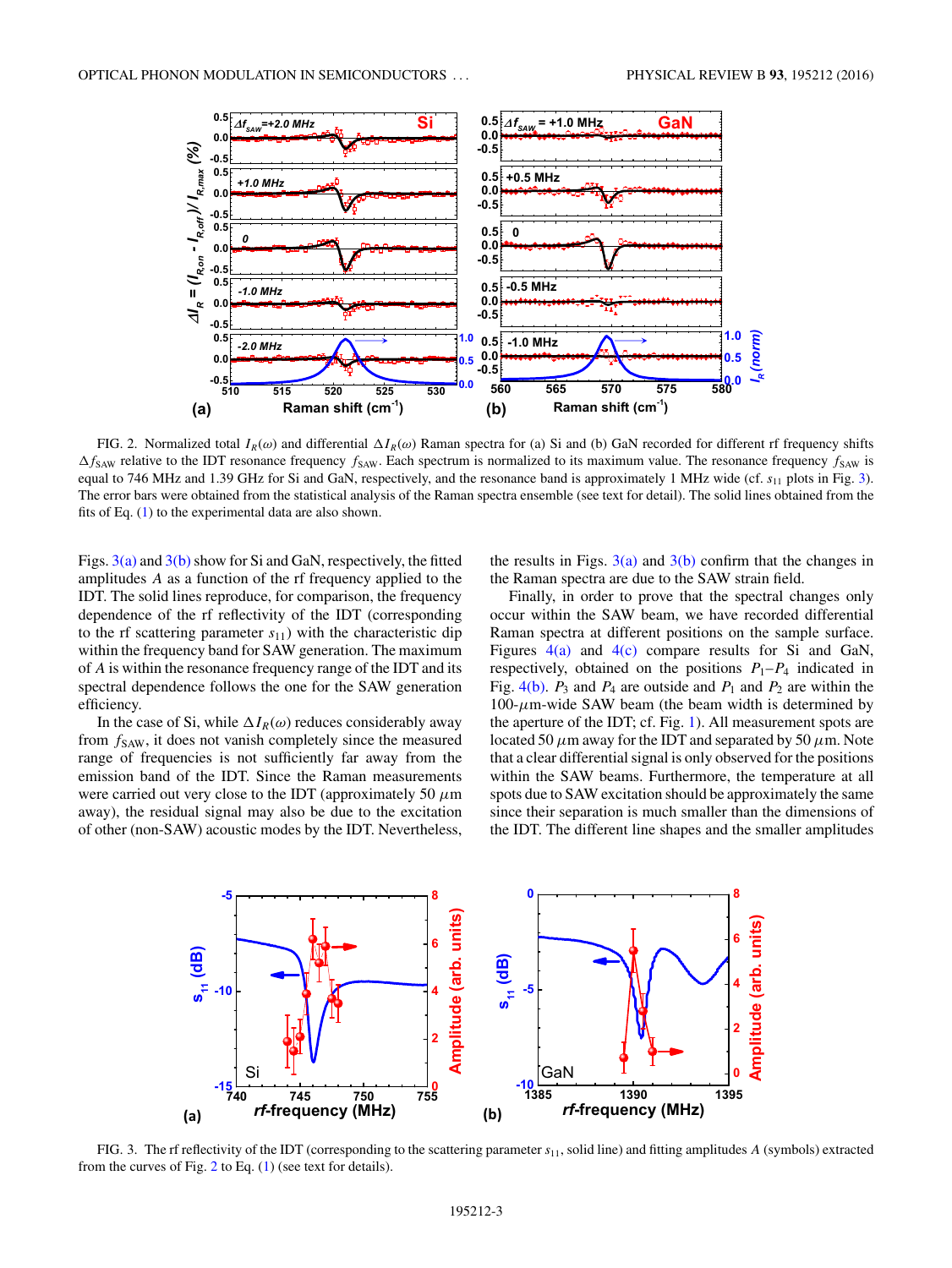<span id="page-3-0"></span>

FIG. 4. Differential Raman spectra for (a) Si and (c) GaN recorded at the positions  $P_1-P_4$  indicated in (b).  $P_1$  and  $P_2$  are within and  $P_3$  and *P*<sub>4</sub> outside the 100- $\mu$ m-wide SAW beam (adjacent points are separated by 50  $\mu$ m).

of the signals recorded at *P*<sup>3</sup> and *P*<sup>4</sup> in comparison with those at  $P_1$  and  $P_2$  thus prove that the differential technique described in the previous section effectively discriminates the effects of the SAW fields.

### **IV. DISCUSSION**

In this section, we will first present a detailed analysis of the results obtained for silicon and then discuss the applicability of similar concepts for GaN.

The zone-center optical modes in Si consist of one longitudinal (LO) and two transverse (TO) modes. In the absence of a SAW, these three modes are degenerate, but only the LO mode is Raman active in the backscattering configuration from the (001) surface. The phonon mode involved in the scattering propagates perpendicularly to the surface with wave vector  $q_z \hat{e}_z = \frac{4\pi \tilde{n}}{\lambda_L} \tilde{e}_z$  and energy given by the phonon dispersion  $ω(q_z e_z)$ . In these expressions,  $\tilde{n}$  is the refractive index and  $\hat{e}_z$ the unitary vector along the surface normal, which corresponds to the *z* direction.

The acoustic field introduces a periodic time and spatial modulation of the optical phonon energies as well as of the dielectric properties of the medium. Since the SAW frequency is much smaller than the optical frequencies, we can safely assume that the optical phonon frequencies adiabatically follow the acoustic modulation. The acoustic modulation affects the spectral shape of the differential Raman spectra in two different ways. First, the strain field periodically modulates the optical phonon energies. Since the energetic shifts are much smaller than the spectral width of the Raman line, the main effect in the time-integrated Raman spectrum is to transfer oscillator strength from the center to the flanks of the line. This mechanism is expected to produce a symmetric differential Raman spectrum with a negative dip at the Raman central frequency and positive values at the flanks, in agreement with the line shape of Eq. [\(1\)](#page-1-0) for  $\theta = 0$ .

This line shape qualitatively reproduces the main features of the data in Figs. [2](#page-2-0) and 4.

In addition to the symmetric contribution described above, the differential Raman spectra also show an asymmetric contribution yielding a stronger intensity at low Raman shifts. The spatially resolved plots of Fig. 4 show that this contribution cannot be explained by changes in temperature induced by SAW excitation. We attribute this contribution to phonon scattering processes arising from the spatial modulation of the refractive index and phonon energies by the SAW field. This nonlocal mechanism reduces the crystal translation invariance symmetry and induces (i) a mixing of the TO and LO modes of the undisturbed crystal and (ii) the coupling of dispersion modes  $\omega(\mathbf{q})$  with different **q**'s. Due to the negative curvature of the optical phonon dispersion, mechanism (ii) transfers oscillator strength from the high to the low frequency flank of the Raman line, thus leading to an asymmetric contribution to  $\Delta I_R(\omega)$ . Such a process has been invoked to account for the Raman line shape for nanocrystals [\[1,2\]](#page-6-0). A similar behavior is also observed in Fig. [2](#page-2-0) and can be reproduced by setting  $\theta = \pi/2$  in Eq. [\(1\)](#page-1-0).

The combination of the mechanisms described above qualitatively reproduces the spectral shape of the  $\Delta I_R(\omega)$ curves in Fig. [2.](#page-2-0) In the following sections, we proceed to a quantitative analysis of the impact of these mechanisms together with a comparison with the experimental results.

## **A. Acoustic field distribution**

The strain field *ε* of a Rayleigh SAW propagating along the  $x'$ ||[110] direction of the surface contains three nonvanishing components and can be expressed (in the Voigt notation) as  $\varepsilon = (u_{x|x'}, 0, u_{zz}, 0, u_{x/z}, 0)$ . Here,  $u_i$  (*i* =  $|x'| | [110], y' | | [110], z | | [001]$  are the displacement and *u<sub>ij</sub>* the associated strain components [\[10\]](#page-6-0). The spatial distribution of the strain field was obtained from an elastic continuum calculation of the SAW modes in the structure of Fig. [1](#page-1-0)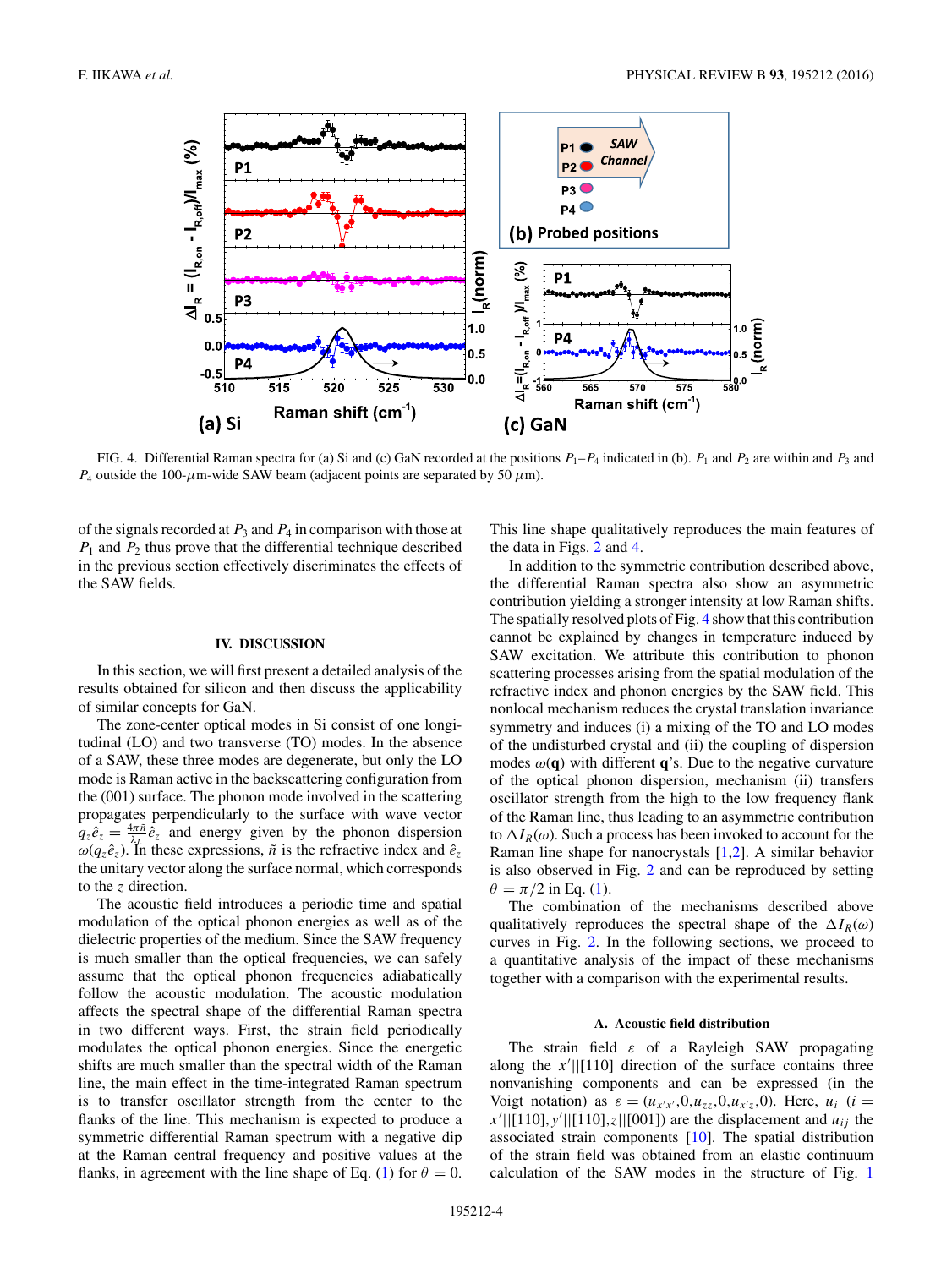<span id="page-4-0"></span>

FIG. 5. Spatial distribution of the (a) hydrostatic strain  $u_h = u'_{x'x} + u_{zz}$  and (b) local phonon frequency shifts  $\Delta \omega_R$  induced by a SAW with a wavelength  $\lambda_{SAW} = 5.6 \mu$ m propagating along the  $x' = [110]$  direction of the ZnO/Si structure (see Fig. [1\)](#page-1-0). Note that  $z = 0$  corresponds to the coordinate of the ZnO/Si interface.

following the procedure described in Ref. [\[10\]](#page-6-0). These calculations take into account the presence of the ZnO layer on top of the Si substrate. Results for the hydrostatic component  $u_h = u_{x'x'} + u_{zz}$  induced by a SAW with wavelength  $\lambda_{SAW} =$ 5*.*6 *μ*m and linear power density (e.g., the ratio between the acoustic power and the SAW beam width) of 76 W/m are shown in Fig.  $5(a)$  (this acoustic power density corresponds to the maximum value that can be generated by the transducers without considerably increasing the sample temperature). In the plots of Fig. 5, the ZnO/Si interface is at  $z = 0$  and the Si substrates fill the  $z > 0$  half plane. The calculation conditions correspond to the ones in Fig.  $2(a)$  with the IDT excited at its resonance frequency. The absolute values for the strain components were obtained from the electric power coupled to the acoustic mode determined from the rf reflection coefficient *s*<sup>11</sup> (cf. Fig. [3\)](#page-2-0).

#### **B. Phonon frequencies**

Backscattering Raman experiments on (001) Si surfaces can, in principle, probe the longitudinal (LO) and the two transverse (TO) optical modes with small wave vector along the *z* direction. In the absence of a SAW, the three zone-center modes are degenerate with frequency  $\omega_0$  and only the LO mode contributes to the Raman signal. The SAW strain field may mix these modes and lift their degeneracy. In the basis defined by the vectors  $(x', y',$  and  $z)$  defined above, the phonon frequencies  $\omega$  under a SAW can be written as  $\omega^2 - \omega_0^2 = \lambda_0$ , where  $\lambda_0$  are the eigenvalues of the secular matrix

$$
M_{\rm ph} = \begin{pmatrix} [pu_{x'x'} + q(u_{x'x'} + 2u_{zz})]/4 & ru_{x'x'} & 0\\ ru_{x'x'} & [pu_{x'x'} + q(u_{x'x'} + 2u_{zz})]/4 & 0\\ 0 & 0 & pu_{zz} + qu_{x'x'} \end{pmatrix}.
$$
 (2)

This expression was obtained by a coordinate transformation of the secular equation for the  $(x, y, z)$  basis defined in Ref. [\[17\]](#page-6-0). Here, *p*, *q*, and *r* denote the phonon deformation potentials with experimental values for Si given by [\[11\]](#page-6-0)  $p/\omega_0^2 = -1.85$ ,  $q/\omega_0^2 = -2.30$ , and  $r/\omega_0^2 = -0.71$ . For the small strain levels induced by the SAW modulation, the phonon frequency shifts are much smaller that the linewidth of the LO Raman line. Under this condition, the Raman shift  $\Delta \omega_R = \omega - \omega_0$  becomes  $\Delta \omega_R \approx +\frac{\lambda_0}{2\omega_0}$ .

The solution of Eq.  $(2)$  for the SAW strain field distribution in Fig.  $5(a)$  yields, at each spatial/time position, three eigenmodes  $\lambda_0$ , *i* (*i* = 1,3) as well as three associated eigenvectors  $\phi_i$ . The upper 2  $\times$  2 diagonal block of Eq. (2) shows that two of these eigenmodes are of transverse character and result from the mixing of the unperturbed TO modes. A remarkable consequence of Eq. (2) is that, despite the complexity of the SAW strain field, it does not modify the symmetry of the *z*-polarized mode (corresponding to the LO phonon mode). Although the frequency of this mode shifts, its Raman cross section remains equal to the one in the unperturbed crystal. Furthermore, since only the TO modes are not Raman active in the backscattering geometry, only the LO frequency variations need to be considered in the determination of the differential Raman spectrum. Figure 5(b) compares the spatial distribution of  $\Delta \omega_R$  for the LO mode with the hydrostatic strain profile [Fig.  $5(a)$ ].  $\Delta \omega_R$  closely resembles the hydrostatic strain distribution with largest amplitudes close to the  $z = 0$  (i.e., close to the ZnO/Si interface) and positive frequencies shifts at the location of compressive strain (i.e.,  $u_h < 0$ ).

### **C. Differential Raman spectrum**

In order to determine the modifications in the Raman spectrum induced by the acoustic field, we will assume that the optical phonons can be considered as particles with an effective mass given by the LO dispersion subjected to an effective phonon potential  $\Delta \omega_R$  given by Fig. 5(b). The components of the Fourier transform of this potential profile act as interaction potentials for phonons with different wave vectors **q** and, consequently, different energies given by the wave vector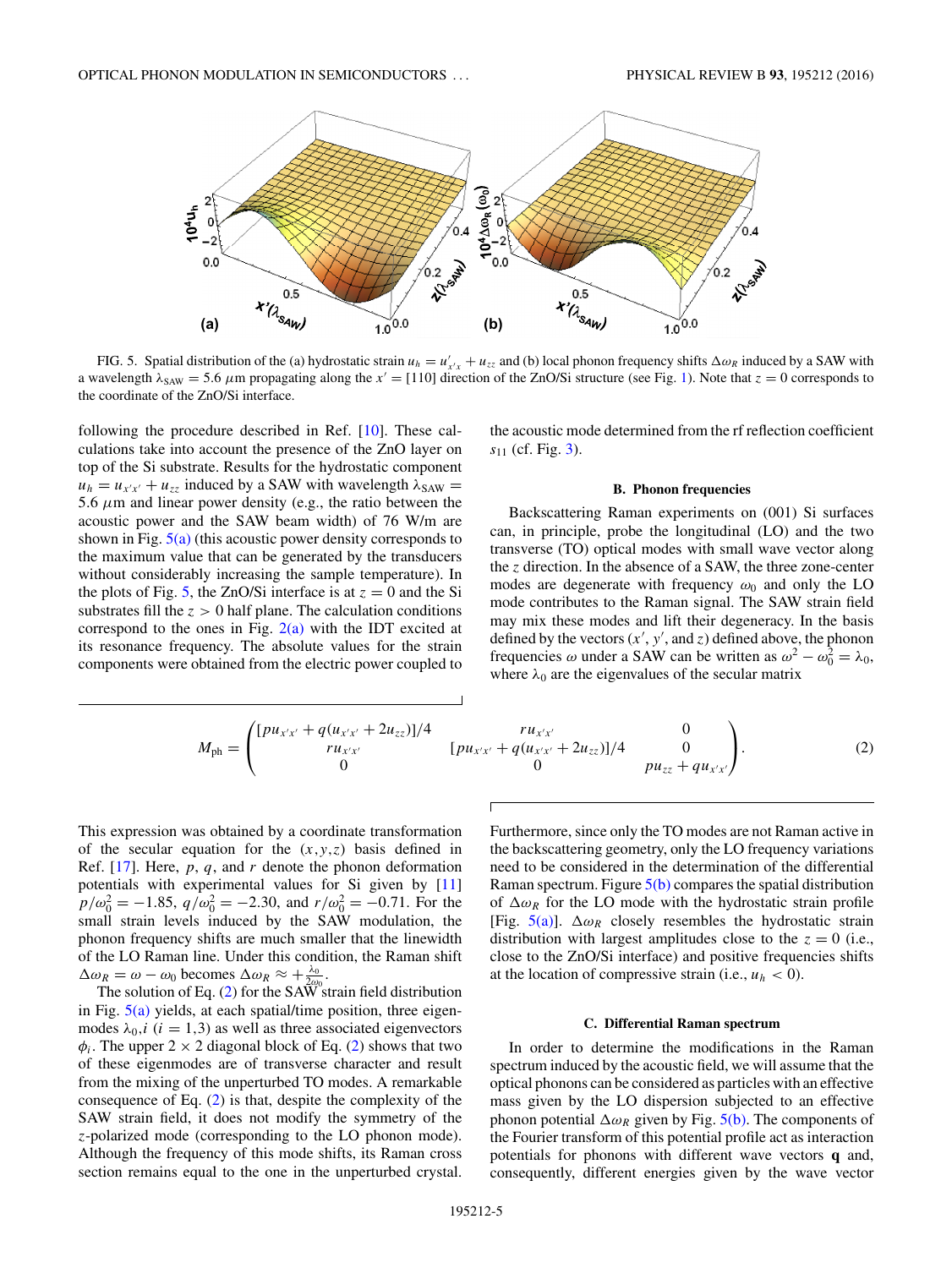

FIG. 6. Experimental and calculated differential Raman intensity of Si by taking into account only the strain-induced frequency modulation  $\Delta I_{R,s}$ , only the coupling between states with different **q** vectors  $\Delta I_{R,q}$ , and total contribution  $\Delta I_{R,\text{total}}$ .  $I_R$  shows, for comparison, the unperturbed Raman spectrum.

dependence of the phonon dispersion  $\omega(\mathbf{q})$ . In this way, one can set up an eigenvalue equation yielding the phonon modes under the SAW potential. The solution of this equation gives the phonon states of the perturbed system.

Instead of solving the full eigenvalue problem, we examine here two limiting approximations determined by the phonon coherence length  $\ell_{ph}$ . The latter is an important parameter governing the phonon properties in the modulated potential, since it determines the region over which the vibrational modes average the local potential variations displayed in Fig. [5\(b\).](#page-4-0) First, we consider the situation where  $\ell_{ph} \ll \lambda_{SAW}$ , which is expected to hold here since  $λ_{SAW}$  is much larger than the lattice period. In this case, the Raman spectrum becomes proportional to the phonon density of states in the potential landscape of Fig.  $5(a)$ , which can be obtained by simply integrating the frequency-shifted contributions over the scattering volume. For Si, the short optical penetration depth (which corresponds to only 5% of  $\lambda_{SAW}$ ) allows for a further simplification, since the differential Raman contribution  $\Delta I_{R,s}(\omega)$  can be obtained by a one-dimensional integration along  $x'$  for  $z = 0$  according to

$$
\Delta I_{R,s}(\omega) = \frac{1}{\lambda_{\text{SAW}}} \int_0^{\lambda_{\text{SAW}}} I_{R,0}[\omega, \omega_0 + \Delta \omega_R(x', 0)] dx' - I_{R,0}(\omega, \omega_0).
$$
 (3)

Here,  $I_{R,0}(\omega,\omega_0)$  denotes the spectral shape of the unperturbed Raman intensity with the Raman line at  $\omega_0$ . The latter will be assumed to be a Lorentzian function with linewidth corresponding to the measured value of  $3.0 \text{ cm}^{-1}$ .

The calculated  $\Delta I_{R,s}$  displayed in Fig. 6 reproduces well the amplitude and spectral shape of the main dip observed in the measured differential Raman spectrum (symbols). The amplitude of the oscillation in the phonon frequency corresponds in this case to 0.16 cm−1, which is equal to approximately 10% of the half width of the Raman line.

While the previous model reproduces well most of the experimental features, it cannot account for the slightly asymmetric shape of the differential spectrum with respect to the center frequency, which is particularly strong for Si (cf. Fig. [2\)](#page-2-0). The natural mechanism to account for the asymmetry

is the coupling of modes with different **q**'s induced by the acoustic modulation. Such a contribution is expected if the coherence length  $\ell_{ph}$  becomes comparable to the spatial extent of the modulation potential created by the SAW. Under these conditions, the Fourier component  $\mathcal{F}_{ph}(\Delta q)$  will couple modes with wave vectors differing by  $\Delta q$ . Due to the parabolic shape of the phonon dispersion close to the zone center  $\omega(\mathbf{q}) =$  $\omega(0) - (\mathbf{q})^T \mathbf{a}(\mathbf{q})$ , where  $\omega(0) = \omega(\mathbf{q} = 0)$  and **a** describes the curvature of the LO dispersion, the strongest contribution to the scattering comes from the large scattering vectors. According to Fig. [5,](#page-4-0) these are found for  $\Delta q||z$  as a consequence of the strong decay of the acoustic field with depth.

We will estimate the contribution  $\Delta I_{R,q}(\omega)$  from the  $\Delta q$ coupling to the differential intensity using the phenomenological approach developed for nanocrystals by Campbell and Fauchet [\[2\]](#page-6-0). The latter assumes that the Raman spectrum involves contributions of  $q$  vectors around the  $\Gamma$  point with a characteristic cutoff wave vector *q*max, thus leading to a differential spectrum  $\Delta I_{R,q}(\omega)$  given by

$$
\Delta I_{R,q}(\omega) = \frac{1}{q_{\text{max}}\sqrt{2\pi}} \int_{-\infty}^{\infty} I_{R,0}[\omega,\omega(q)]
$$

$$
\times \exp\left[-\left(\frac{q}{q_{\text{max}}\sqrt{2}}\right)^2\right] dq - I_{R,0}(\omega,\omega_0). \quad (4)
$$

The differential intensity  $\Delta I_{R,q}(\omega)$  calculated for  $q_{\text{max}} =$  $40k<sub>SAW</sub>$ , which is shown by the crosses in Fig.  $6$ , has an antisymmetric, S-like line shape similar to the one observed in the experimental data. Furthermore, the calculated total differential spectrum  $\Delta I_{R,\text{total}}(\omega) = \Delta I_{R,s}(\omega) + \Delta I_{R,q}(\omega)$  reproduces very well the experimental line shapes over the whole range of Raman shifts, as displayed by the thick solid line in Fig. 6.

The model for the  $\Delta I_{R,q}(\omega)$  contribution requires large values for  $q_{\text{max}}$  ( $q_{\text{max}} \gg k_{\text{SAW}} = 2\pi/\lambda_{\text{SAW}}$ ) to reproduce the experimental results, thus implying the existence of nonvanishing Fourier components up to the 40th order. According to the phonon potential profiles (cf. Fig. [5\)](#page-4-0), the highest Fourier coefficients arise from the decay of the SAW amplitude with depth (rather than from the variation along the SAW propagation direction). The latter, however, leads to nonvanishing Fourier components only up to approximately  $10k<sub>SAW</sub>$ . The generation of phonons with large wave vectors must, therefore, proceed via multiscattering events. Further studies will be required to elucidate the origin of this strong nonlocal contribution.

#### **D. Analysis of the GaN data**

Calculations similar to those described above can in principle also be carried out to determine the strain-induced changes in frequency and mixing of modes for GaN. There are, however, important differences relative to Si. The LO and TO zone-center optical modes are not degenerate in this polar material. Equation [\(2\)](#page-4-0) needs, therefore, to be modified to account for the different symmetry of the wurtzite lattice as well as for the energetic LO-TO splitting and its dependence on the SAW fields. In addition, the experimental phonon dispersion for the  $E_2^h$  mode is not well known [\[18\]](#page-6-0), thus leading to uncertainties in the analysis. Finally, since the GaN substrate is transparent for the used laser line, the Raman experiments